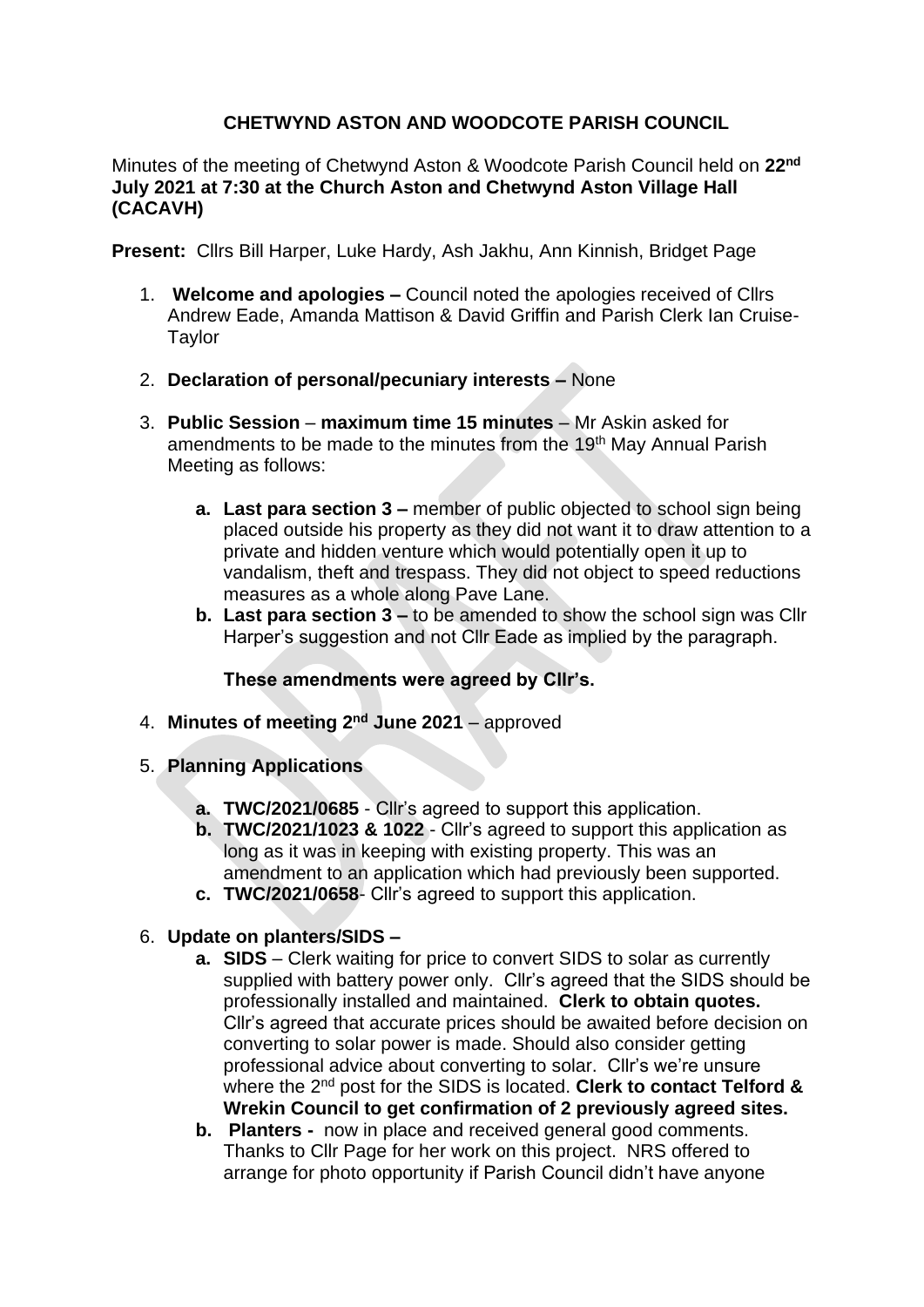available. Cllr's agreed for NRS to make arrangements. **Cllr Page to confirm with NRS**. Maintenance around planters was discussed and Cllr's agreed that Oliver Needes should be asked to quote to maintain the area. **Cllr Page to contact Oliver Needes for quotes.** Cllr's agreed that the area to be maintained around the planter at bottom of Littlehales Road should also take in the bench and notice board area. Cllr Griffin had offered to sort restoration of bench and Cllr's supported this however it was agreed that Cllr Griffin had no obligation to do so. The location of the gritting bin in relation to the planter was discussed with a view to moving it slightly, but not too far from bottom of Littlehales Road. **Clerk to discuss possibility of this with Telford and Wrekin council.** 

- 7. **Financial information-** Cllr's agreed the payments as detailed however they noted some discrepancies in the totals as follows:
	- a. **Total to date –** Expenses £6,079.48 not £6,115.48
	- b. **Staff cost total -** £366.74 not £550.51
	- c. **Vat**  no amendment
	- d. **Total**  £7,589.82 not £7,809.58
	- e. **Bank reconciliation**  payments to date to be amended to £7,589.81. Balance would therefore be £12,792.71
- 8. **Report from meetings attended**
	- **a. Church Aston & Chetwynd Aston Village Hall –** Cllr Page reported on events that will be taking place later this year. Any offers of help or raffle donations please contact Malcom Bennett.
		- **i. Escape to the chateau 9 Oct 21**
		- **ii. 100 year Celebration 10 Oct 21**
		- **iii. Craft / food fayre 16 Oct 21**
		- **iv. Halloween party 30 Oct 21**
		- **v. Barn Dance 13 Nov 21**
		- **vi. Carols through the ages 11 Dec 21**
	- **b. Wrekin Area Committee-** Cllr Page highlighted a discussion around fireworks in residential areas. SALC a had asked both unitary authorities to put forward a request for a ban on Chinese Lanterns. There was also some discussion around the boundary review.
	- **c. Code of Conduct Training –** Cllr Kinnish reported back on the training recently completed and advised other Cllr's that it would be worthwhile all attending. **Clerk to recirculate invitation to next course.**
	- **d. Planning training** Cllr Kinnish gave a brief overview of training recently attended and highlighted the main learning points. It was agreed that we should highlight on our website that we are keen to engage with developers at an early stage and that they should contact the clerk.